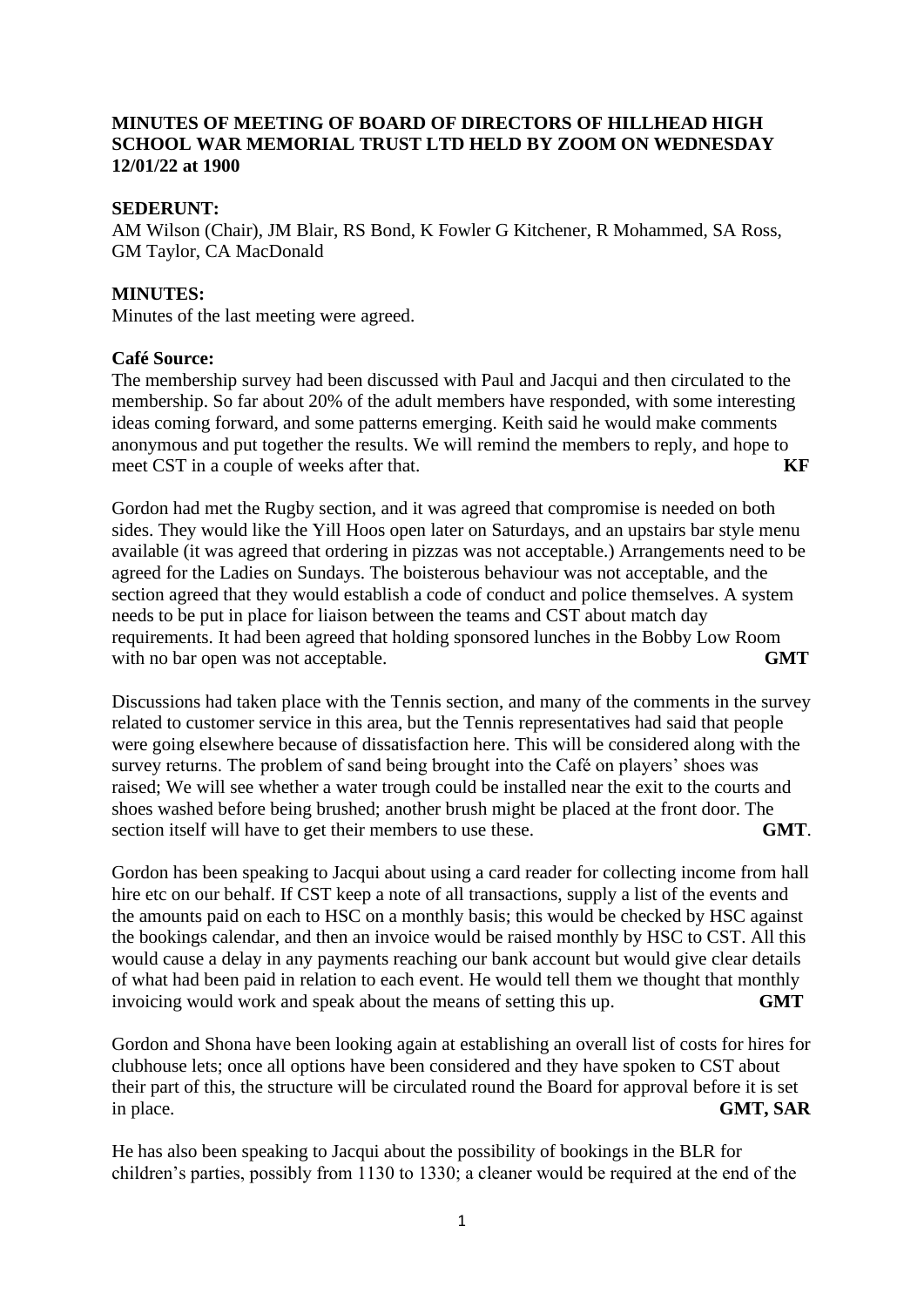event, and then the room could be available for classes, perhaps from 1500 to 2100. The actual operation of this needs to be worked out, but he suggested that we could try it on a limited trial basis to see if it works. He will continue to work this out with CST. **GMT**

#### **External Hires:**

Shona, Gordon and Denise had met and were preparing job remits, so that each can progress different aspects of developing our marketing strategy. Links with local groups are areas for development, also links with local shops. Gary gave an outline of the playing sections' requirements for ground usage, to get a rough guide for what might be available for hires. **SAR, GMT** 

As noted above, they have been looking at pricings for all lets, and trying to create a fair structure which takes account of hires by members, non-members, and community groups. Jillian said she would forward them the information she had collected last year of prices in local venues and halls. Once everything has been incorporated, the paper will be circulated. **JMB, SAR, GMT**

#### **House:**

We need to see details for the quotations on the roof access work for a longer term planning of maintenance work. Ramzan will contact them and move this forward immediately. **RM**

Ramzan has been discussing what needs to be done about the grease trap; MGB suggest it should be cleared three times a year. This is not adequate at present, so we need to sort this out with CST and MGB together. **RM**

Keith is looking at the various outstanding items for which we have quotations and will work out a timetable of going through these items. **KF**

Keith had circulated a paper on the telephony options. The old contract has now expired and moving to an alternative he has found would bring us savings. He also suggested we could reduce the number of lines. We need to check who supplies the line for the alarms. He will talk to CST about all potential changes, since this affects them. The Board agreed that once all these checks had been made, we should move to the new company. **KF**

#### **Grounds:**

The tennis floodlights have been installed and are all working. The final breakers in the system were installed last week.

The specialist sand for the courts is still stuck in transit. It was suggested that a meeting with Sportex to establish best practice in using the sand, and in fact in general court maintenance should be arranged. Ramzan, Gary and Keith can then discuss any changes which are needed to the ground maintenance contract. **RM, GK, KF** 

The costs for the work on the cricket square are now in. Alan will write to the Cricket section about getting this paid over to HSC.

#### **Membership:**

Alan circulated a paper showing the membership figures at present. Overall they have remained fairly stable, with around 90% being for a single sport. He is speaking with Eddie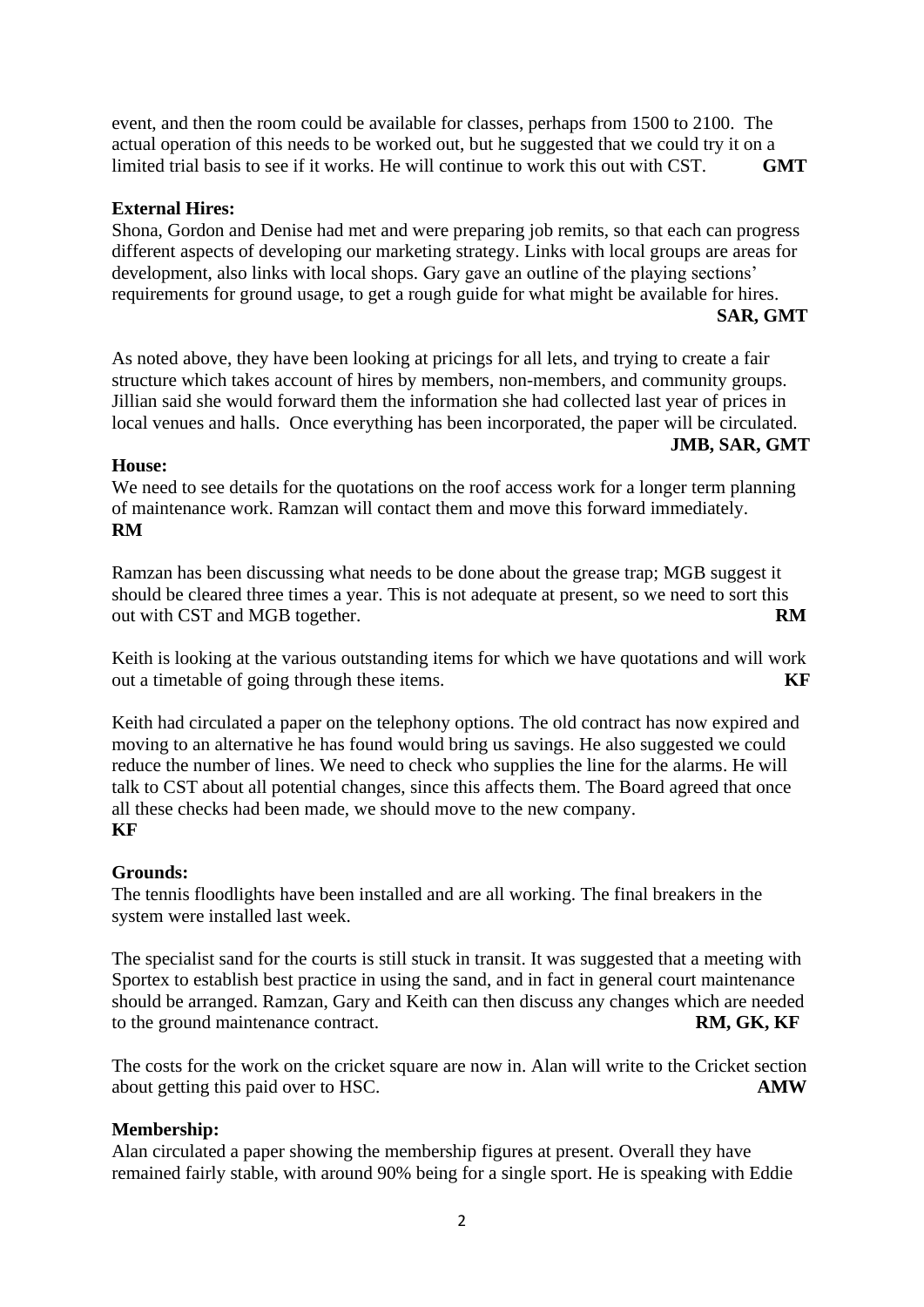about getting regular extracts from the data base which would allow us to analyse any changes more quickly. **AMW**

It had been noticed that there appear to be a larger number of non-members being involved in the rugby section. Alan said he would contact them and emphasise the Board's position that no non-members should play for the club; he would also state that if people were identified as being non-members over a longer period, the Board would invoice the Rugby section for these outstanding payments. **AMW**

### **Marketing and Social Media:**

The Social Media group should meet this month, and identify which platforms to use for different types of message. Items for newsletters should be sent to Jillian. **JMB, KF, SAR** 

### **Telecommunications Mast:**

Ramzan and Alan are continuing contact with the company and hope to reach a conclusion shortly. It was noted that there is a problem with the floodlight on the mast again. Ramzan gave Gary the contact details to try to progress this. **AMW, RM, GK** 

### **Governance:**

Details of the wording of essential clauses in sports club constitutions will be sourced and incorporated into our Memorandum and Articles. **CAM, GMT**

# **Finance:**

Alan asked for any questions about the November management accounts and the cash flow forecast to 30 April 2022 which he had circulated. Keith asked if it looked as if we would be running at a loss in the next four months, based on these figures. Alan said that the loss on the cash flow was primarily caused by lower CST rental payments due to the lower turnover over the winter, higher utility costs and full provision for all outstanding maintenance work for which MGB had provided a quote. Not all of this maintenance work was essential and could be postponed if necessary. As we move into the summer, higher CST turnover, increases in hall hire income, lower utility costs and completion of the catch up in maintenance work should result in us achieving positive monthly cashflows. However Alan was preparing a set of financial projections covering the next 5 years in order to allow the Board to properly assess future cash requirements.

Alan is working on a policy for delegation of authority of approval of invoices and payments, and agreements; this will be circulated to the Board for approval before going into operation. **AMW**

It was agreed that we should ask French Duncan to carry out a financial review on the 2021 accounts. Alan and David will take this forward. **AMW** 

### **Strategy and Five Year Financial Projections:**

Alan will complete the first draft of the Five Year projection figures and circulate the paper. He said that the Bounce Back Loan had helped greatly in allowing the club to remain in a cash positive position. **AMW** 

Alan will speak to Glasgow Life and ask them to get involved in planning our future strategy at the appropriate time.

**AMW**